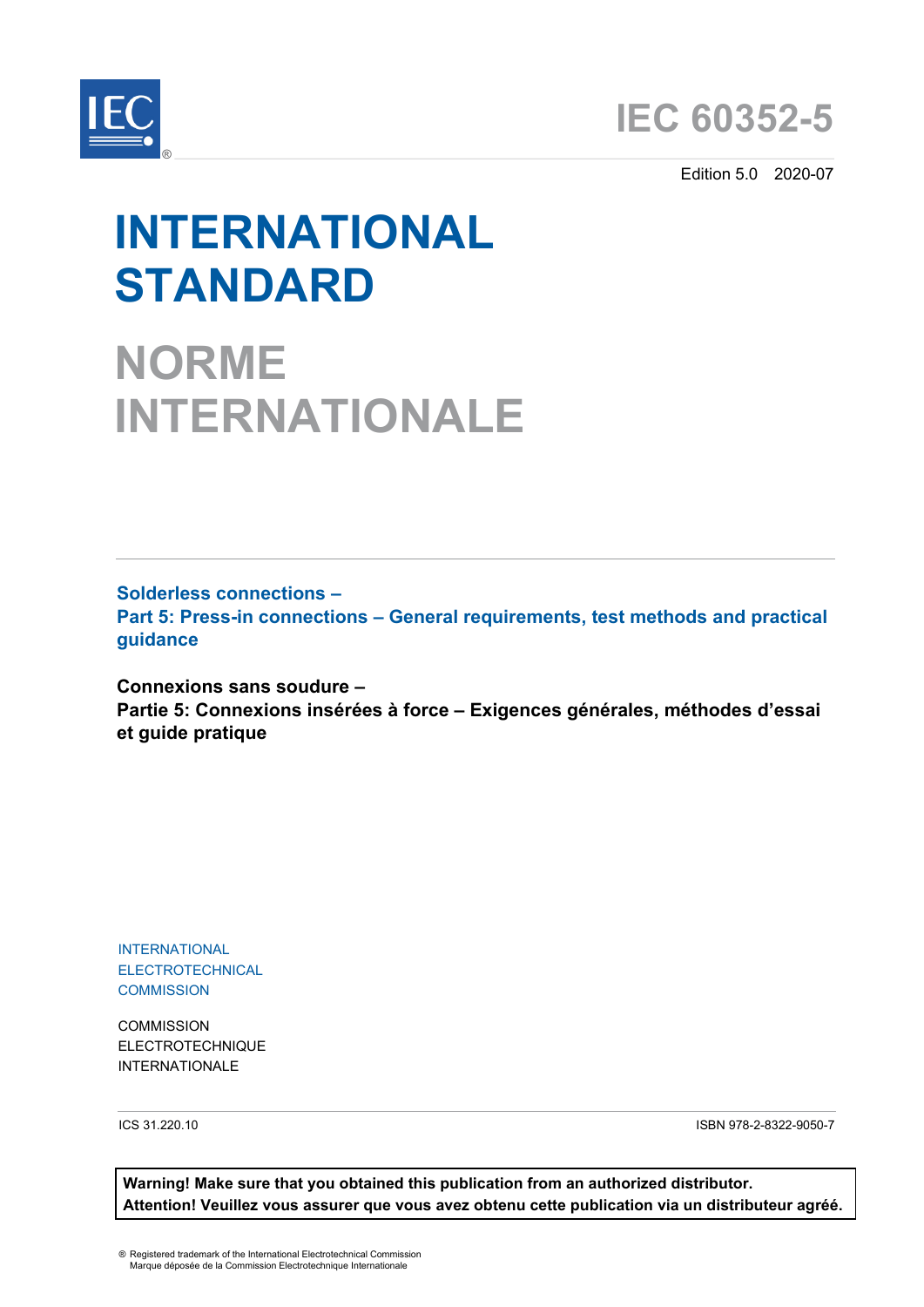# CONTENTS

| 1 |       |  |
|---|-------|--|
| 2 |       |  |
| 3 |       |  |
| 4 |       |  |
|   | 4.1   |  |
|   | 4.2   |  |
|   | 4 2 1 |  |
|   | 4.2.2 |  |
|   | 4.3   |  |
|   | 4.3.1 |  |
|   | 4.3.2 |  |
|   | 4.3.3 |  |
|   | 4.4   |  |
|   | 4.4.1 |  |
|   |       |  |
|   | 4.4.2 |  |
|   | 4.4.3 |  |
|   | 4.4.4 |  |
|   | 4.4.5 |  |
|   | 4.5   |  |
|   | 4.6   |  |
| 5 |       |  |
|   | 5.1   |  |
|   | 5.1.1 |  |
|   | 5.1.2 |  |
|   | 5.1.3 |  |
|   | 5.2   |  |
|   | 5.2.1 |  |
|   | 5.2.2 |  |
|   | 5.2.3 |  |
|   | 5.2.4 |  |
|   |       |  |
|   | 5.3   |  |
|   | 5.3.1 |  |
|   | 5.3.2 |  |
|   | 5.3.3 |  |
|   | 5.3.4 |  |
|   | 5.4   |  |
|   | 5.4.1 |  |
|   | 5.4.2 |  |
|   |       |  |
|   | A.1   |  |
|   | A.2   |  |
|   | A.3   |  |
|   | A.3.1 |  |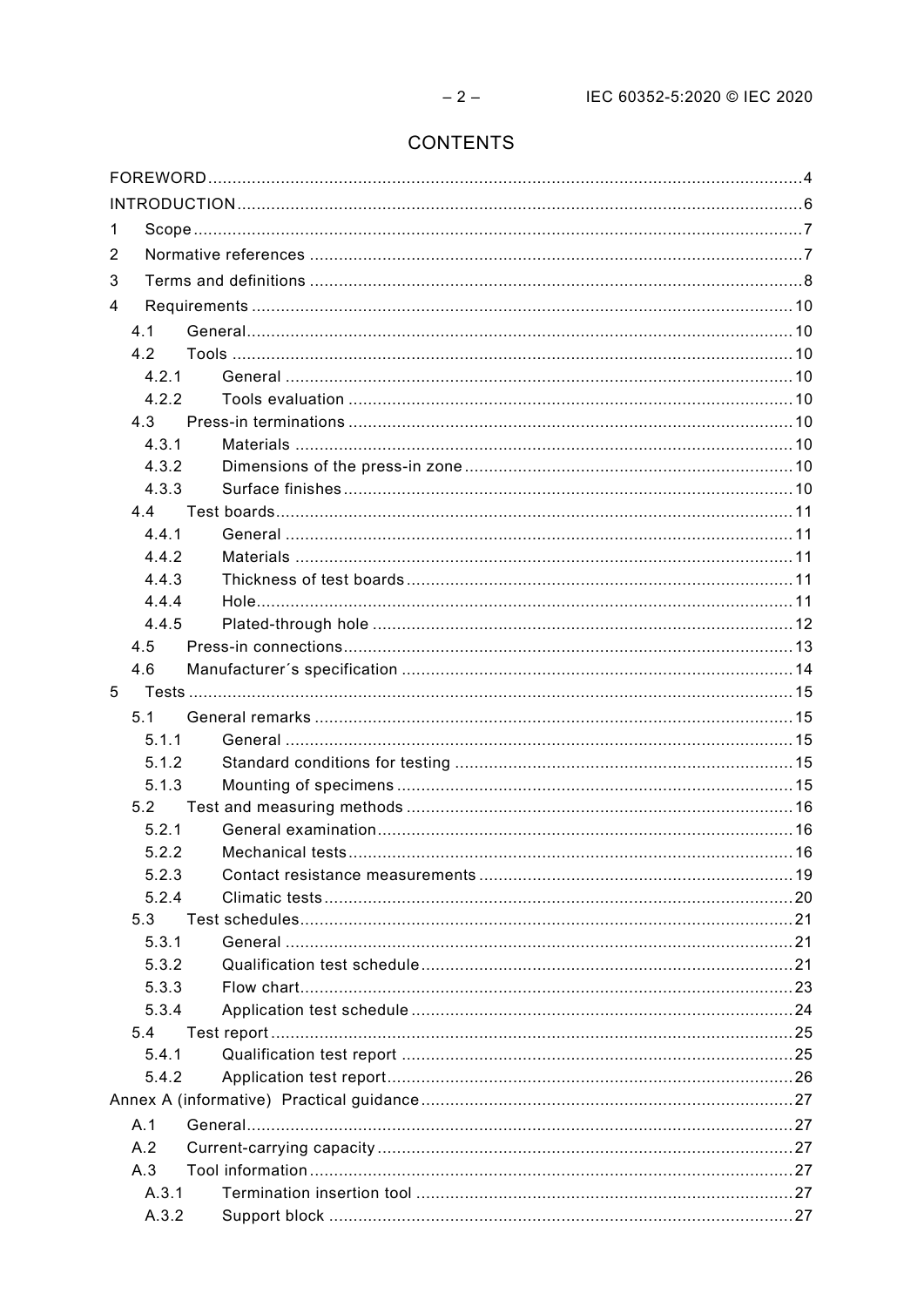| A.3.3 |                                                                                   |  |
|-------|-----------------------------------------------------------------------------------|--|
| A.4   |                                                                                   |  |
| A.4.1 |                                                                                   |  |
| A.4.2 |                                                                                   |  |
| A.4.3 |                                                                                   |  |
| A.4.4 | Press-in terminations with connector contact elements 29                          |  |
| A.5   |                                                                                   |  |
| A.5.1 |                                                                                   |  |
| A.5.2 |                                                                                   |  |
| A.5.3 |                                                                                   |  |
| A.5.4 | Manufacturing of the hole, example with drilling for FR4 31                       |  |
| A.5.5 | Manufacturing of the hole with materials other than FR431                         |  |
| A.6   |                                                                                   |  |
| A.6.1 |                                                                                   |  |
| A.6.2 |                                                                                   |  |
| A.6.3 |                                                                                   |  |
| A.6.4 | Combination of press-in connections and soldered connections33                    |  |
| A.6.5 |                                                                                   |  |
|       |                                                                                   |  |
|       |                                                                                   |  |
|       |                                                                                   |  |
|       |                                                                                   |  |
|       | Figure 3 - Location and example of the transversal microsection for measuring the |  |
|       |                                                                                   |  |
|       |                                                                                   |  |
|       |                                                                                   |  |
|       |                                                                                   |  |
|       |                                                                                   |  |
|       |                                                                                   |  |
|       | Figure A.1 - Conceptual composition of a four-layer printed circuit board 30      |  |
|       |                                                                                   |  |
|       |                                                                                   |  |
|       |                                                                                   |  |
|       |                                                                                   |  |
|       |                                                                                   |  |
|       |                                                                                   |  |
|       |                                                                                   |  |
|       |                                                                                   |  |
|       |                                                                                   |  |
|       |                                                                                   |  |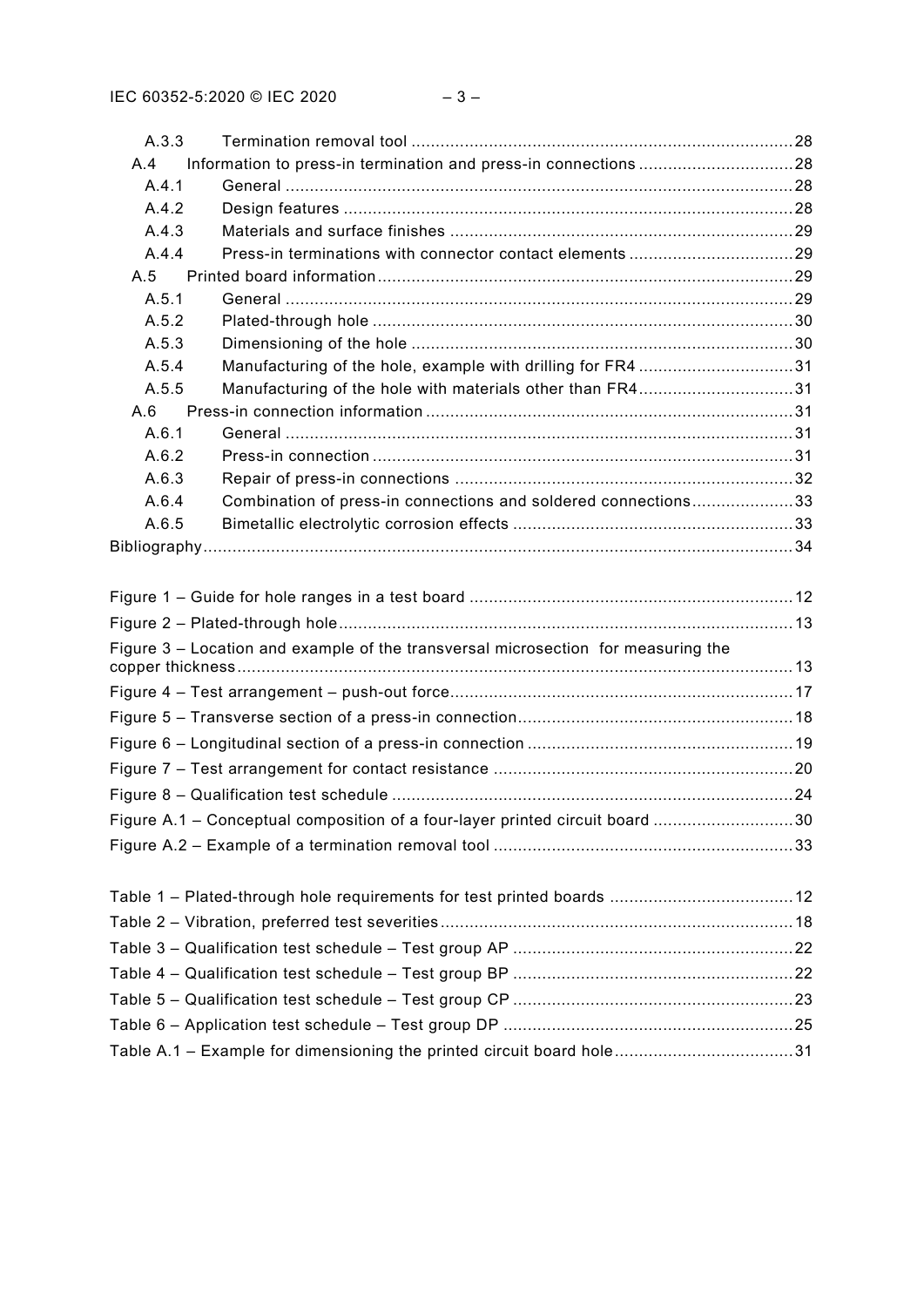## INTERNATIONAL ELECTROTECHNICAL COMMISSION

\_\_\_\_\_\_\_\_\_\_\_\_

## **SOLDERLESS CONNECTIONS –**

## **Part 5: Press-in connections – General requirements, test methods and practical guidance**

## FOREWORD

- <span id="page-3-0"></span>1) The International Electrotechnical Commission (IEC) is a worldwide organization for standardization comprising all national electrotechnical committees (IEC National Committees). The object of IEC is to promote international co-operation on all questions concerning standardization in the electrical and electronic fields. To this end and in addition to other activities, IEC publishes International Standards, Technical Specifications, Technical Reports, Publicly Available Specifications (PAS) and Guides (hereafter referred to as "IEC Publication(s)"). Their preparation is entrusted to technical committees; any IEC National Committee interested in the subject dealt with may participate in this preparatory work. International, governmental and nongovernmental organizations liaising with the IEC also participate in this preparation. IEC collaborates closely with the International Organization for Standardization (ISO) in accordance with conditions determined by agreement between the two organizations.
- 2) The formal decisions or agreements of IEC on technical matters express, as nearly as possible, an international consensus of opinion on the relevant subjects since each technical committee has representation from all interested IEC National Committees.
- 3) IEC Publications have the form of recommendations for international use and are accepted by IEC National Committees in that sense. While all reasonable efforts are made to ensure that the technical content of IEC Publications is accurate, IEC cannot be held responsible for the way in which they are used or for any misinterpretation by any end user.
- 4) In order to promote international uniformity, IEC National Committees undertake to apply IEC Publications transparently to the maximum extent possible in their national and regional publications. Any divergence between any IEC Publication and the corresponding national or regional publication shall be clearly indicated in the latter.
- 5) IEC itself does not provide any attestation of conformity. Independent certification bodies provide conformity assessment services and, in some areas, access to IEC marks of conformity. IEC is not responsible for any services carried out by independent certification bodies.
- 6) All users should ensure that they have the latest edition of this publication.
- 7) No liability shall attach to IEC or its directors, employees, servants or agents including individual experts and members of its technical committees and IEC National Committees for any personal injury, property damage or other damage of any nature whatsoever, whether direct or indirect, or for costs (including legal fees) and expenses arising out of the publication, use of, or reliance upon, this IEC Publication or any other IEC Publications.
- 8) Attention is drawn to the Normative references cited in this publication. Use of the referenced publications is indispensable for the correct application of this publication.
- 9) Attention is drawn to the possibility that some of the elements of this IEC Publication may be the subject of patent rights. IEC shall not be held responsible for identifying any or all such patent rights.

International Standard IEC 60352-5 has been prepared by subcommittee 48B: Electrical connectors, of IEC technical committee 48: Electrical connectors and mechanical structures for electrical and electronic equipment.

This fifth edition cancels and replaces the fourth edition published in 2012. This edition constitutes a technical revision.

This edition includes the following significant changes with respect to the previous edition:

- a) revising the scope by removing the wording "… telecommunication equipment and in electronic devices employing similar techniques" and replacing it by "… electrical and electronic equipment and components" in the first paragraph;
- b) adding terms and definitions for 'board', 'hole' and 'metal board' to recognize that press-in terminations are being used in many non-printed board materials;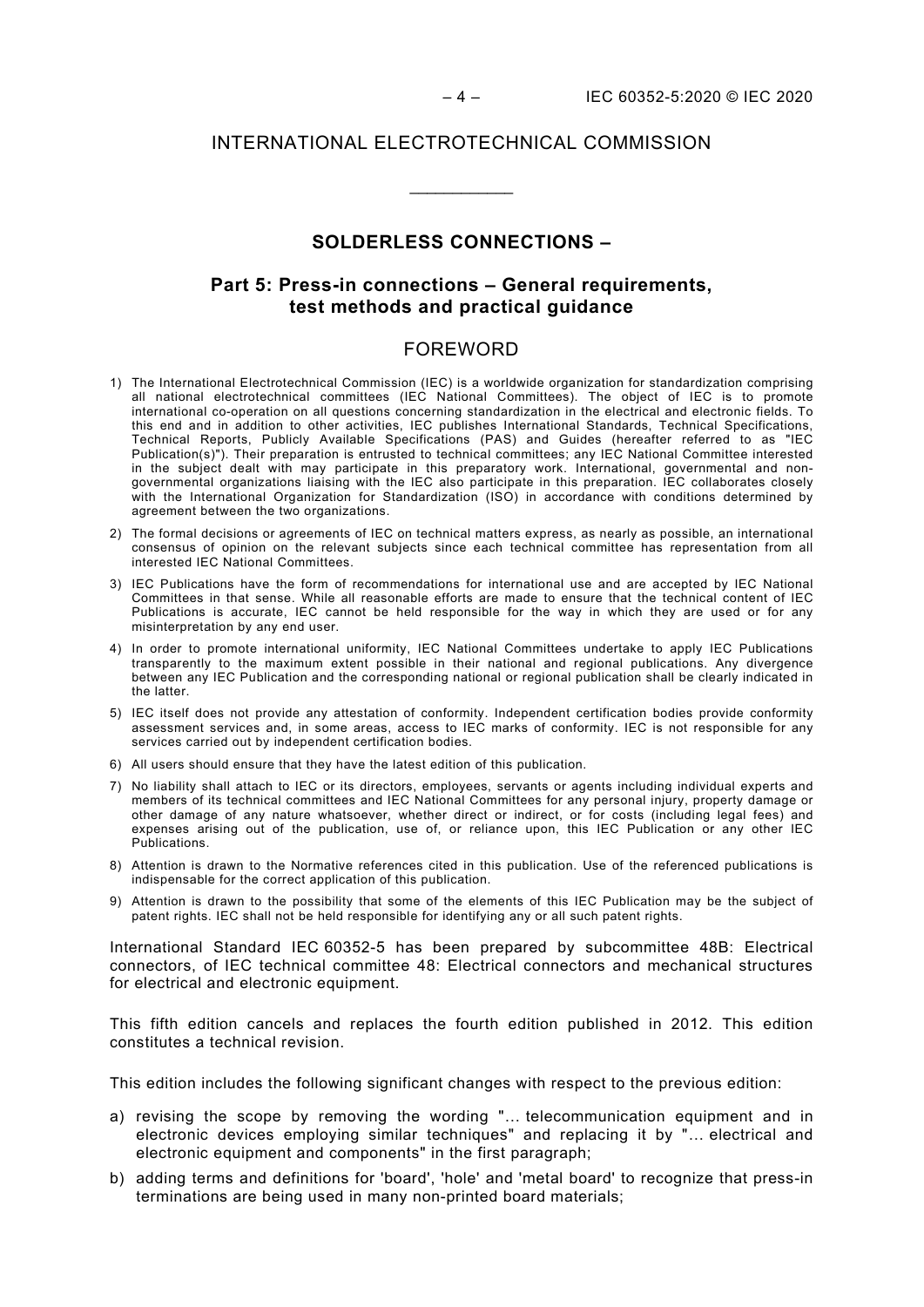- c) editorial changes to clarify the difference between the two test schedules for qualification and application;
- d) modification of upper limit of copper thickness of the plated-through-hole to reflect actual market trends and manufacturing practices;
- e) removal of bending test, as this test is very specific for applications of press-in technology no longer common;
- f) adding graphs to document the press-in and push-out force, since this is common testing practice and provides further insight into mechanical performance of the contact zone;
- g) reducing the number of test specimens required, since in previous testing scheme a lot of test samples were discarded;
- h) new wording in 4.5 for cracked and bent terminations;
- i) added Figure 7b to show V and A connection locations when the press-in termination does not protrude through the bottom side of the board.

The text of this International Standard is based on the following documents:

| FDIS          | Report on voting |
|---------------|------------------|
| 48B/2810/FDIS | 48B/2822/RVD     |

Full information on the voting for the approval of this International Standard can be found in the report on voting indicated in the above table.

This document has been drafted in accordance with the ISO/IEC Directives, Part 2.

A list of all parts in the IEC 60352 series, published under the general title *Solderless connections*, can be found on the IEC website.

The committee has decided that the contents of this document will remain unchanged until the stability date indicated on the IEC website under "http://webstore.iec.ch" in the data related to the specific document. At this date, the document will be

- reconfirmed,
- withdrawn,
- replaced by a revised edition, or
- <span id="page-4-0"></span>amended.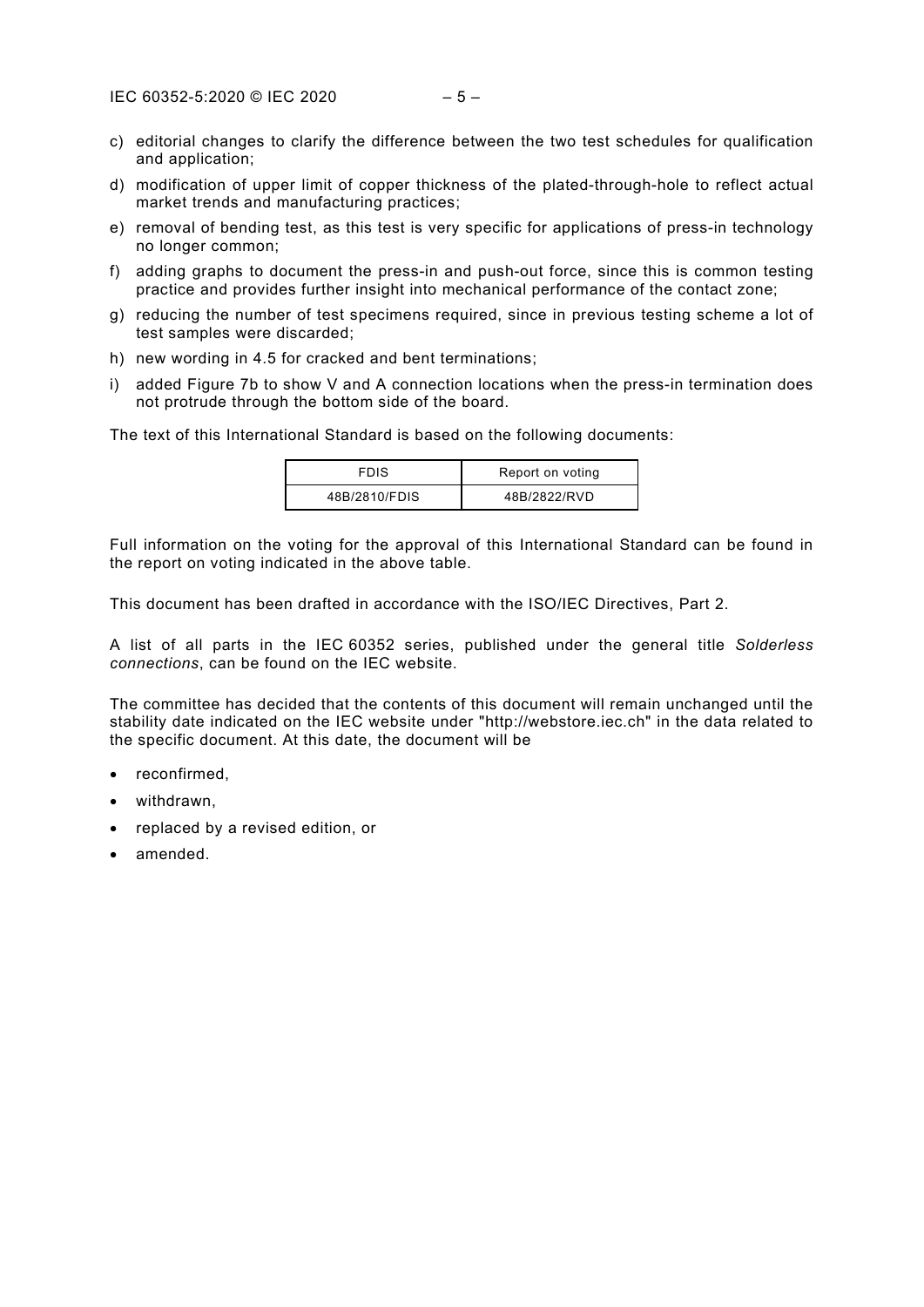## INTRODUCTION

This part of IEC 60352 includes requirements and relevant tests (normative) as well as a practical guidance in Annex A (informative) for press-in connections.

Two test schedules are provided.

a) The qualification test schedule applies to individual press-in connections to demonstrate the suitability of the press-in zone.

These press-in connections are tested to the specification provided by the manufacturer of the press-in termination (see 4.6) taking into account the requirements of Clause 4.

The qualification is independent of the application of the press-in zone in a component.

b) The application test schedule applies to press-in connections which are part of a component and are already qualified to the qualification test schedule.

Test sequences focus on the performance of the press-in connection which is affected by the implementation in a component.

The requirements and tests apply to all elements involved in the manufacturing of a press-in connection:

- the press-in termination, which may be part of a component (e.g. a multi-pole connector);
- the board, printed board or MID (moulded interconnect device) (plated-through holes dimensions) for which the termination is suitable;
- the tool(s) required to produce the press-in connection.

As the manufacturer of the press-in termination has to provide the main part of the information needed for qualification, the word "manufacturer" is used throughout this document for simplicity to indicate the manufacturer of the press-in termination. The manufacturers of the other items playing a role in the qualification of press-in connections are specified, if needed, as the board manufacturer or the tool(s) manufacturer.

The practical guidance in Annex A (informative) serves as a guide for the workmanship required in 4.1. Attention is drawn to the fact that some industries (e.g. automotive, aircraft and aerospace, nuclear, military) may have specific workmanship standards and/or quality requirements, which are outside the scope of this document.

IEC Guide 109 advocates the need to minimize the impact of a product on the natural environment throughout the product life cycle.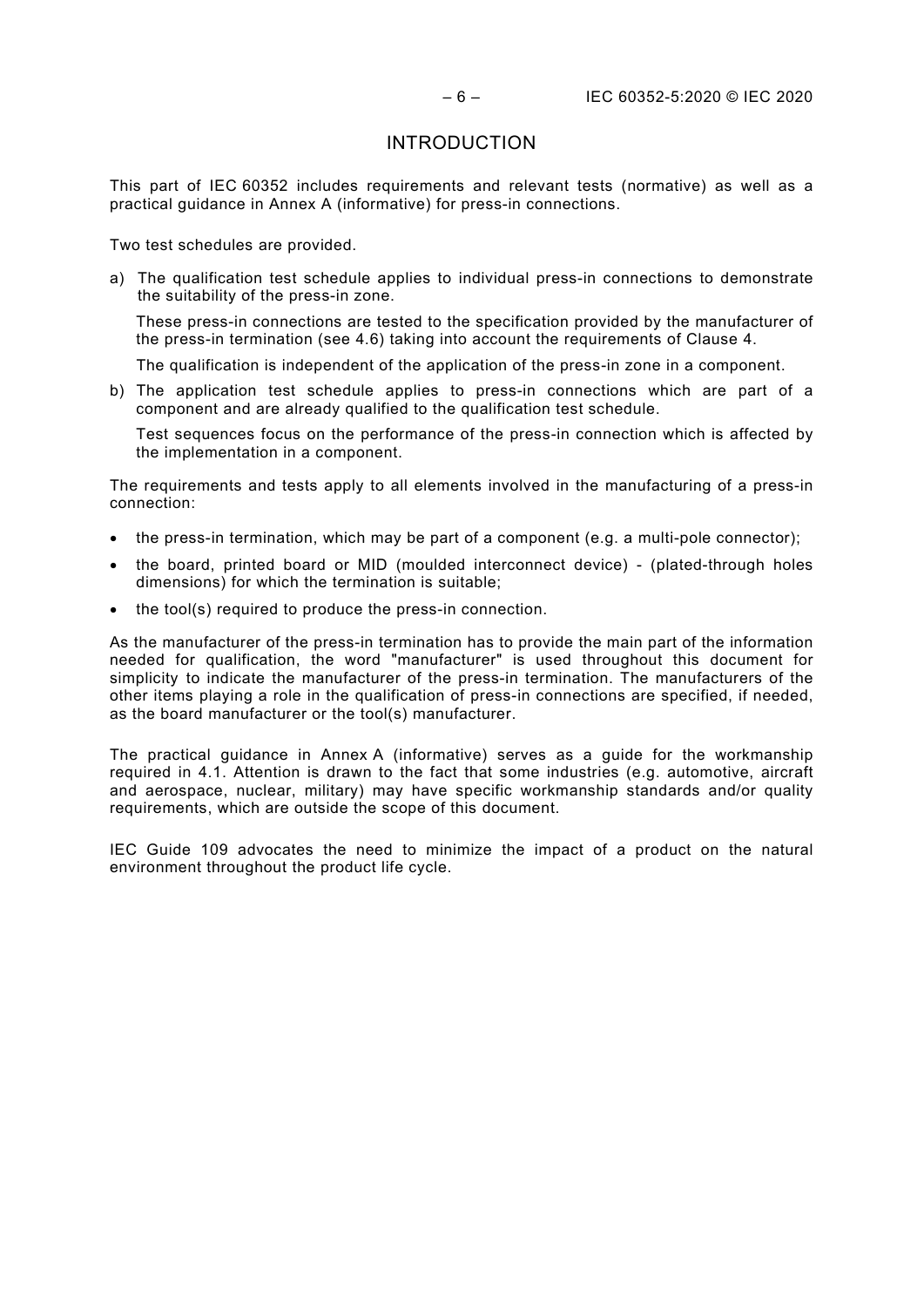## **SOLDERLESS CONNECTIONS –**

# **Part 5: Press-in connections – General requirements, test methods and practical guidance**

#### <span id="page-6-0"></span>**1 Scope**

This part of IEC 60352 is applicable to solderless press-in connections for use in electrical and electronic equipment and components.

The press-in connection consists of a termination having a suitable press-in zone which is inserted into a hole of a board.

Information on materials and data from industrial experience is included in addition to the test procedures to provide electrically stable connections under specified environmental conditions.

The object of this document is to determine the suitability of press-in connections under mechanical, electrical and atmospheric conditions as specified by the manufacturer of the press-in termination and to provide a means of comparing test results when the tools used to make the connections are of different designs or manufacture.

#### <span id="page-6-1"></span>**2 Normative references**

The following documents are referred to in the text in such a way that some or all of their content constitutes requirements of this document. For dated references, only the edition cited applies. For undated references, the latest edition of the referenced document (including any amendments) applies.

IEC 60068-1, *Environmental testing – Part 1: General and guidance*

IEC 60512-1, *Connectors for electrical and electronic equipment – Tests and measurements – Part 1: Generic specification*

[IEC 60512-1-1,](https://webstore.iec.ch/publication/2297) *Connectors for electronic equipment – Tests and measurements – Part 1-1: General examination – Test 1a: Visual examination*

[IEC 60512-1-2,](https://webstore.iec.ch/publication/2299) *Connectors for electronic equipment – Tests and measurements – Part 1-2: General examination – Test 1b: Examination of dimension and mass*

[IEC 60512-2-1,](https://webstore.iec.ch/publication/2365) *Connectors for electronic equipment – Tests and measurements – Part 2-1: Electrical continuity and contact resistance tests – Test 2a: Contact resistance – Millivolt level method*

[IEC 60512-2-5,](https://webstore.iec.ch/publication/2368) *Connectors for electronic equipment – Tests and measurements – Part 2-5: Electrical continuity and contact resistance tests – Test 2e: Contact disturbance*

[IEC 60512-6-4,](https://webstore.iec.ch/publication/2403) *Connectors for electronic equipment – Tests and measurements – Part 6-4: Dynamic stress tests – Test 6d: Vibration (sinusoidal)*

IEC 60512-11-1, *Connectors for electrical and electronic equipment – Tests and measurements – Part 11-1: Climatic tests – Test 11a – Climatic sequence*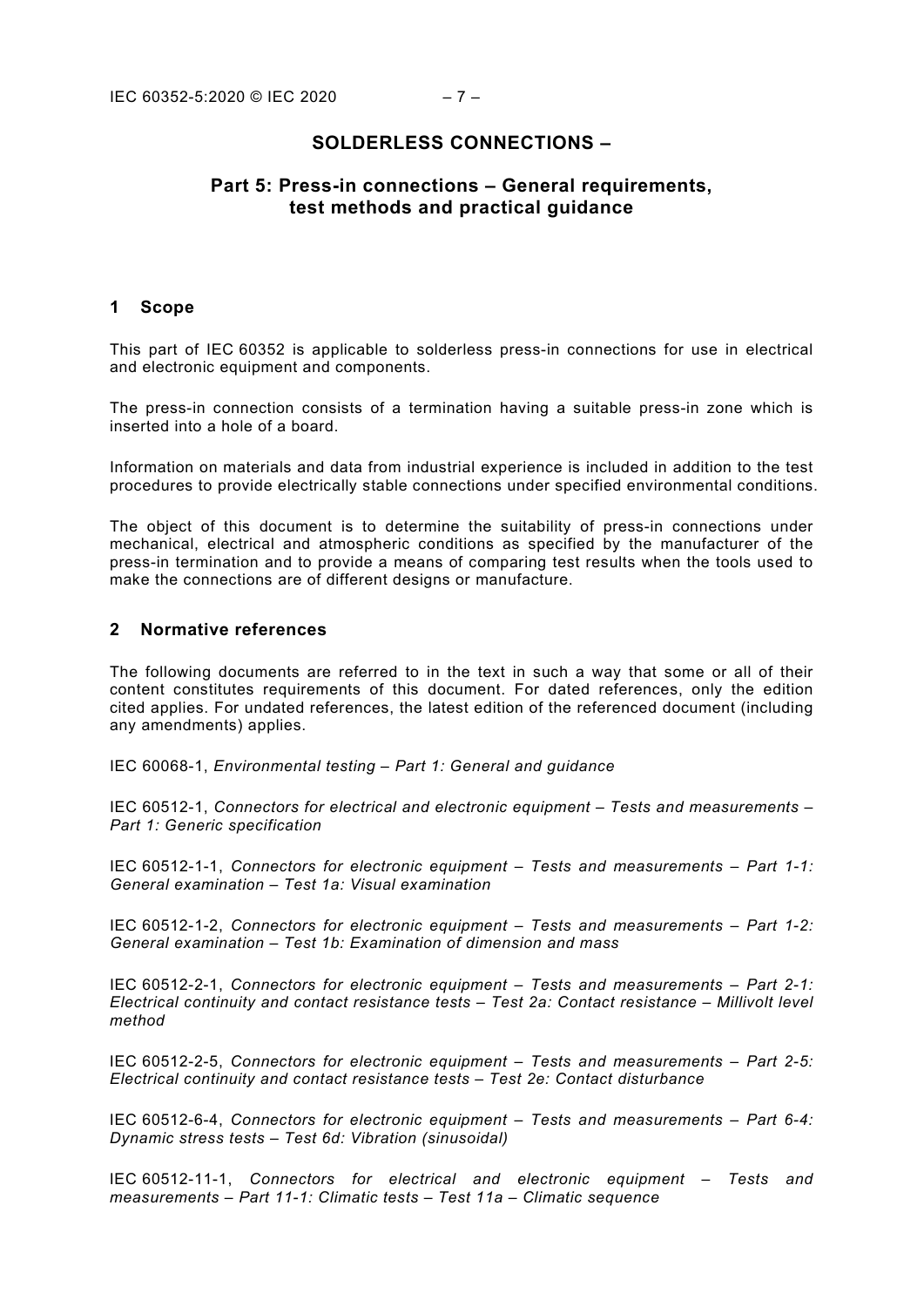[IEC 60512-11-4,](https://webstore.iec.ch/publication/2313) *Connectors for electronic equipment – Tests and measurements – Part 11-4: Climatic tests – Test 11d: Rapid change of temperature*

[IEC 60512-11-9,](https://webstore.iec.ch/publication/2318) *Connectors for electronic equipment – Tests and measurements – Part 11-9: Climatic tests – Test 11i: Dry heat*

IEC 61188-5-1, *Printed boards and printed board assemblies – Design and use – Part 5-1: Attachment (land/joint) considerations – Generic requirements*

<span id="page-7-0"></span>IEC 62326-4, *Printed boards – Part 4: Rigid multilayer printed boards with interlayer connections – Sectional specification*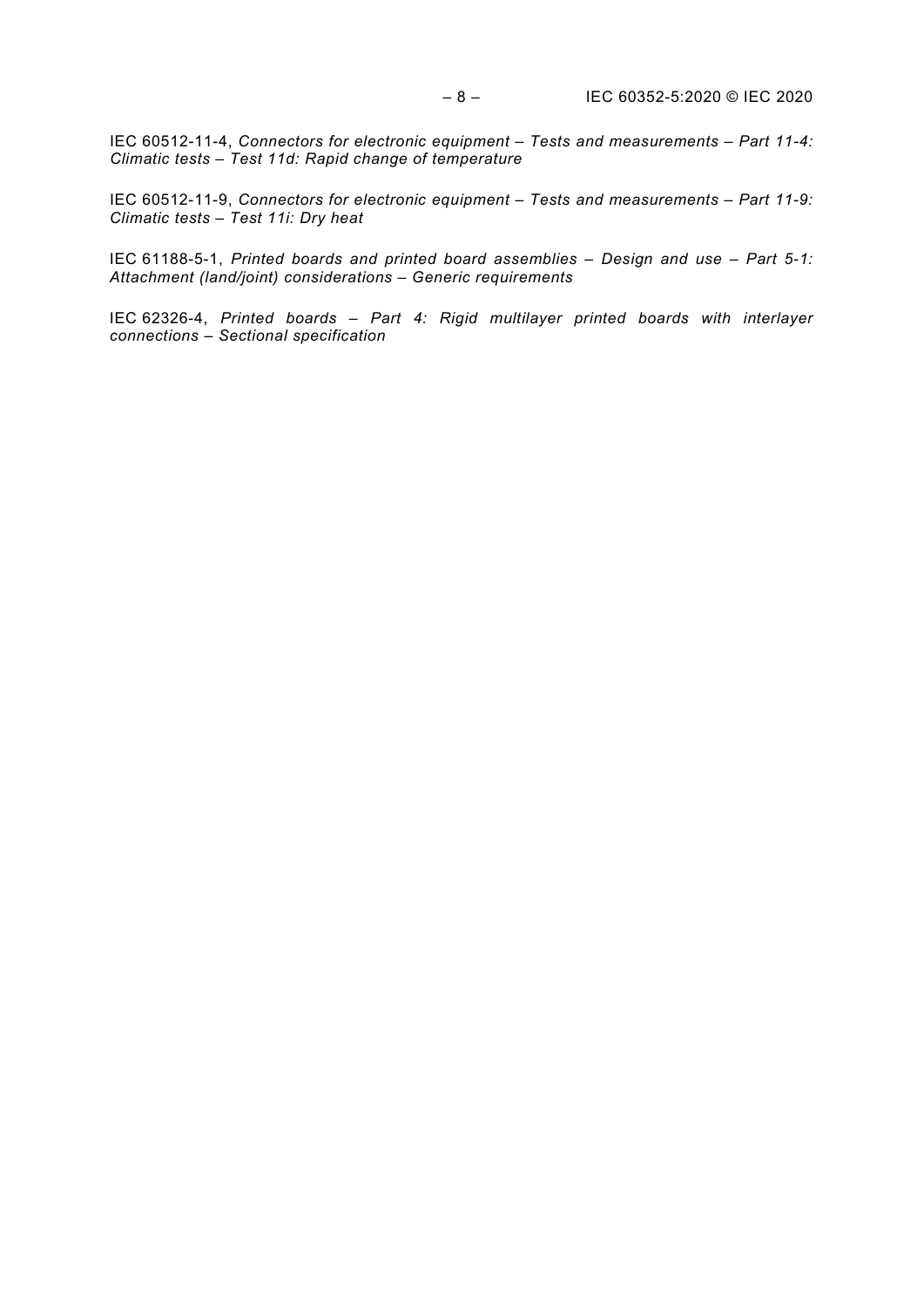# SOMMAIRE

| 1. |                |  |
|----|----------------|--|
| 2  |                |  |
| 3  |                |  |
| 4  |                |  |
|    | 4.1            |  |
|    | 4.2            |  |
|    | 4.2.1          |  |
|    | 4.2.2          |  |
|    | 4.3            |  |
|    | 4.3.1          |  |
|    | 4.3.2          |  |
|    | 4.3.3          |  |
|    | 4.4            |  |
|    | 4.4.1          |  |
|    | 4.4.2          |  |
|    | 4.4.3          |  |
|    | 4.4.4          |  |
|    | 4.4.5          |  |
|    | 4.5            |  |
|    | 4.6            |  |
| 5  |                |  |
|    |                |  |
|    | 5.1            |  |
|    | 5.1.1          |  |
|    | 5.1.2          |  |
|    | 5.1.3          |  |
|    | 5.2            |  |
|    | 5.2.1          |  |
|    | 5.2.2          |  |
|    | 5.2.3          |  |
|    | 5.2.4          |  |
|    | 5.3            |  |
|    | 5.3.1          |  |
|    | 5.3.2          |  |
|    | 5.3.3          |  |
|    | 5.3.4          |  |
|    | 5.4            |  |
|    | 5.4.1          |  |
|    | 5.4.2          |  |
|    |                |  |
|    | A.1            |  |
|    | A.2            |  |
|    | A.3            |  |
|    | A.3.1<br>A.3.2 |  |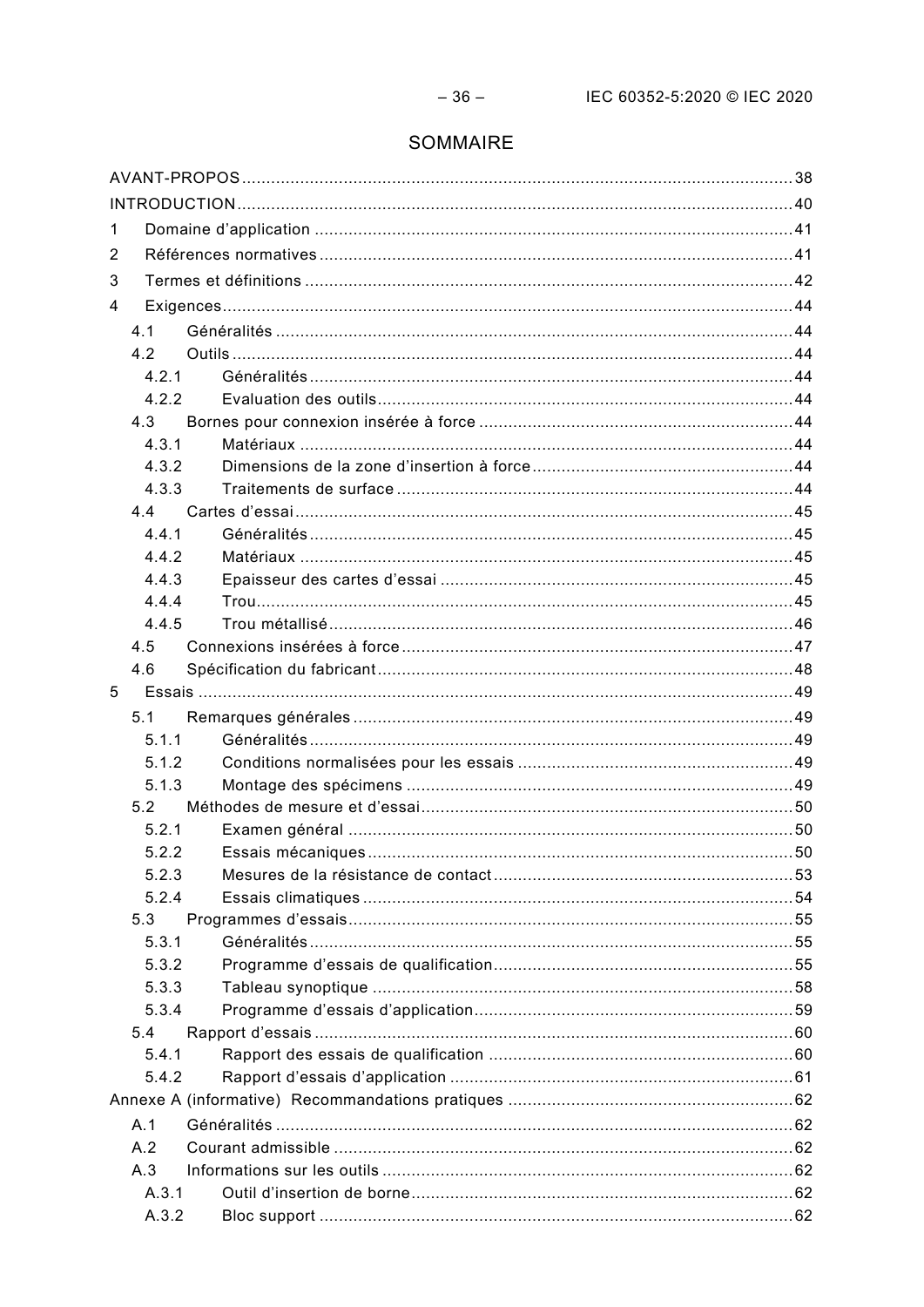| A.3.3 |                                                                            |  |
|-------|----------------------------------------------------------------------------|--|
| A.4   | Informations sur la borne pour connexion insérée à force et les connexions |  |
| A.4.1 |                                                                            |  |
| A.4.2 |                                                                            |  |
| A.4.3 |                                                                            |  |
| A.4.4 | Bornes pour connexion insérée à force associées à des éléments de          |  |
| A.5   |                                                                            |  |
| A.5.1 |                                                                            |  |
| A.5.2 |                                                                            |  |
| A.5.3 |                                                                            |  |
| A.5.4 | Usinage du trou, exemple avec un foret pour matériaux FR4 66               |  |
| A.5.5 |                                                                            |  |
| A.6   |                                                                            |  |
| A.6.1 |                                                                            |  |
| A.6.2 |                                                                            |  |
| A.6.3 |                                                                            |  |
| A.6.4 | Combinaison de connexions insérées à force et de connexions soudées68      |  |
| A.6.5 |                                                                            |  |
|       |                                                                            |  |

| Figure 1 – Guide pour les gammes de tolérances des diamètres de trou d'une carte         |  |
|------------------------------------------------------------------------------------------|--|
|                                                                                          |  |
| Figure 3 - Emplacement et exemple de la microsection transversale pour mesurer           |  |
|                                                                                          |  |
|                                                                                          |  |
|                                                                                          |  |
|                                                                                          |  |
|                                                                                          |  |
| Figure A.1 – Composition conceptuelle d'une carte de circuit imprimé à quatre couches66  |  |
|                                                                                          |  |
| Tableau 1 – Exigences relatives aux trous métallisés pour les cartes imprimées d'essai46 |  |
|                                                                                          |  |
| Tableau 3 – Programme d'essais de qualification – Groupe d'essais AP 56                  |  |
| Tableau 4 - Programme d'essais de qualification - Groupe d'essais BP56                   |  |

| Tableau A.1 – Exemple de dimensionnement du trou de carte de circuit imprimé66 |  |
|--------------------------------------------------------------------------------|--|

Tableau 5 – Programme d'essais de qualification – Groupe d'essais CP...............................57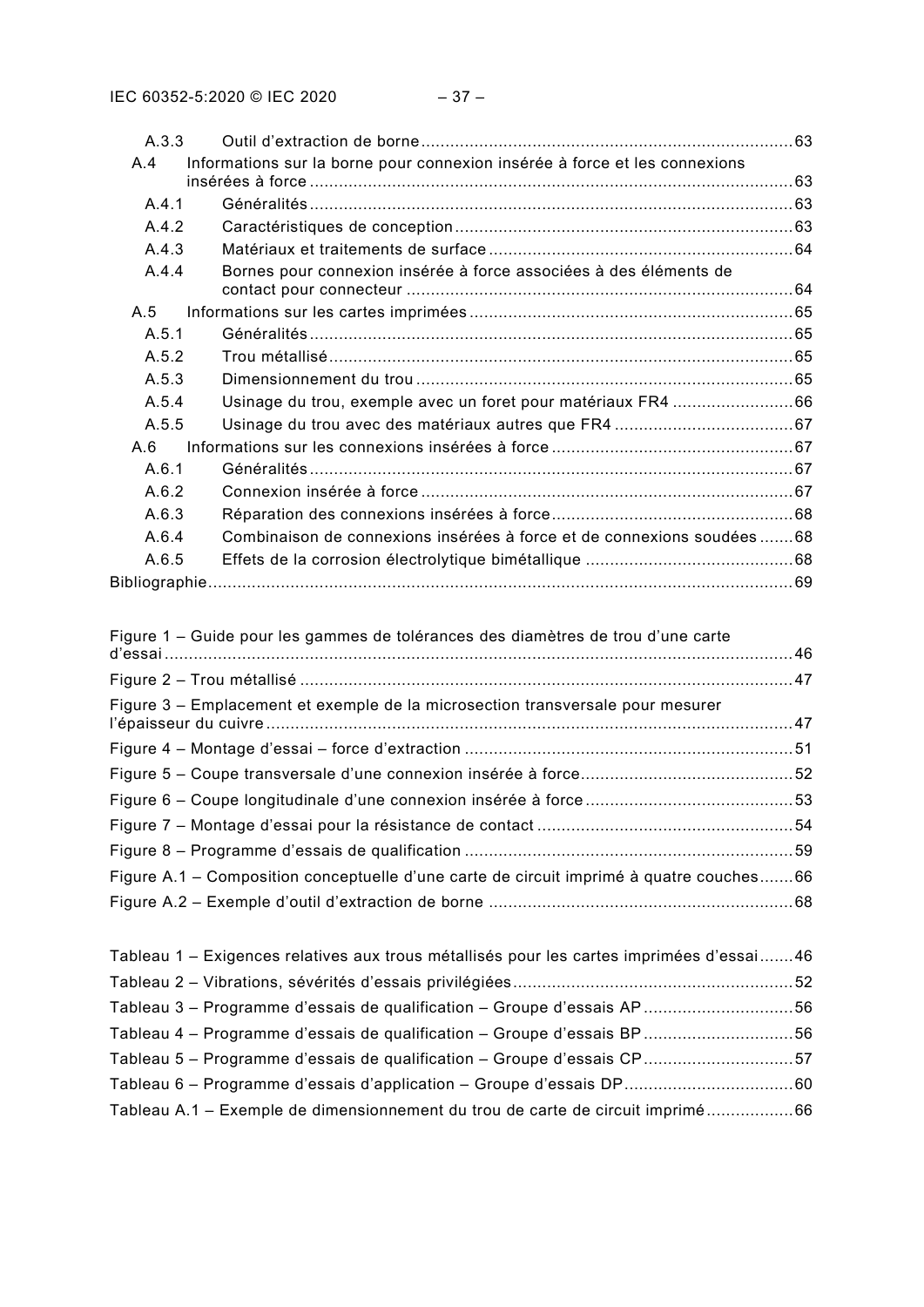# COMMISSION ÉLECTROTECHNIQUE INTERNATIONALE

\_\_\_\_\_\_\_\_\_\_\_\_

## **CONNEXIONS SANS SOUDURE –**

## **Partie 5: Connexions insérées à force – Exigences générales, méthodes d'essai et guide pratique**

## AVANT-PROPOS

- <span id="page-10-0"></span>1) La Commission Electrotechnique Internationale (IEC) est une organisation mondiale de normalisation composée de l'ensemble des comités électrotechniques nationaux (Comités nationaux de l'IEC). L'IEC a pour objet de favoriser la coopération internationale pour toutes les questions de normalisation dans les domaines de l'électricité et de l'électronique. A cet effet, l'IEC – entre autres activités – publie des Normes internationales, des Spécifications techniques, des Rapports techniques, des Spécifications accessibles au public (PAS) et des Guides (ci-après dénommés "Publication(s) de l'IEC"). Leur élaboration est confiée à des comités d'études, aux travaux desquels tout Comité national intéressé par le sujet traité peut participer. Les organisations internationales, gouvernementales et non gouvernementales, en liaison avec l'IEC, participent également aux travaux. L'IEC collabore étroitement avec l'Organisation Internationale de Normalisation (ISO), selon des conditions fixées par accord entre les deux organisations.
- 2) Les décisions ou accords officiels de l'IEC concernant les questions techniques représentent, dans la mesure du possible, un accord international sur les sujets étudiés, étant donné que les Comités nationaux de l'IEC intéressés sont représentés dans chaque comité d'études.
- 3) Les Publications de l'IEC se présentent sous la forme de recommandations internationales et sont agréées comme telles par les Comités nationaux de l'IEC. Tous les efforts raisonnables sont entrepris afin que l'IEC s'assure de l'exactitude du contenu technique de ses publications; l'IEC ne peut pas être tenue responsable de l'éventuelle mauvaise utilisation ou interprétation qui en est faite par un quelconque utilisateur final.
- 4) Dans le but d'encourager l'uniformité internationale, les Comités nationaux de l'IEC s'engagent, dans toute la mesure possible, à appliquer de façon transparente les Publications de l'IEC dans leurs publications nationales et régionales. Toutes divergences entre toutes Publications de l'IEC et toutes publications nationales ou régionales correspondantes doivent être indiquées en termes clairs dans ces dernières.
- 5) L'IEC elle-même ne fournit aucune attestation de conformité. Des organismes de certification indépendants fournissent des services d'évaluation de conformité et, dans certains secteurs, accèdent aux marques de conformité de l'IEC. L'IEC n'est responsable d'aucun des services effectués par les organismes de certification indépendants.
- 6) Tous les utilisateurs doivent s'assurer qu'ils sont en possession de la dernière édition de cette publication.
- 7) Aucune responsabilité ne doit être imputée à l'IEC, à ses administrateurs, employés, auxiliaires ou mandataires, y compris ses experts particuliers et les membres de ses comités d'études et des Comités nationaux de l'IEC, pour tout préjudice causé en cas de dommages corporels et matériels, ou de tout autre dommage de quelque nature que ce soit, directe ou indirecte, ou pour supporter les coûts (y compris les frais de justice) et les dépenses découlant de la publication ou de l'utilisation de cette Publication de l'IEC ou de toute autre Publication de l'IEC, ou au crédit qui lui est accordé.
- 8) L'attention est attirée sur les références normatives citées dans cette publication. L'utilisation de publications référencées est obligatoire pour une application correcte de la présente publication.
- 9) L'attention est attirée sur le fait que certains des éléments de la présente Publication de l'IEC peuvent faire l'objet de droits de brevet. L'IEC ne saurait être tenue pour responsable de ne pas avoir identifié de tels droits de brevets et de ne pas avoir signalé leur existence.

La Norme internationale IEC 60352-5 a été établie par le sous-comité 48B: Connecteurs électriques, du comité d'études 48 de l'IEC: Connecteurs électriques et structures mécaniques pour les équipements électriques et électroniques.

Cette cinquième édition annule et remplace la quatrième édition publiée en 2012. La présente édition constitue une révision technique.

La présente édition contient les modifications majeures suivantes par rapport à l'édition précédente:

a) révision du domaine d'application en supprimant dans le premier alinéa l'expression "…dans les équipements de télécommunication et les systèmes électroniques employant des techniques similaires" et en la remplaçant par l'expression "…dans les équipements et composants électriques et électroniques";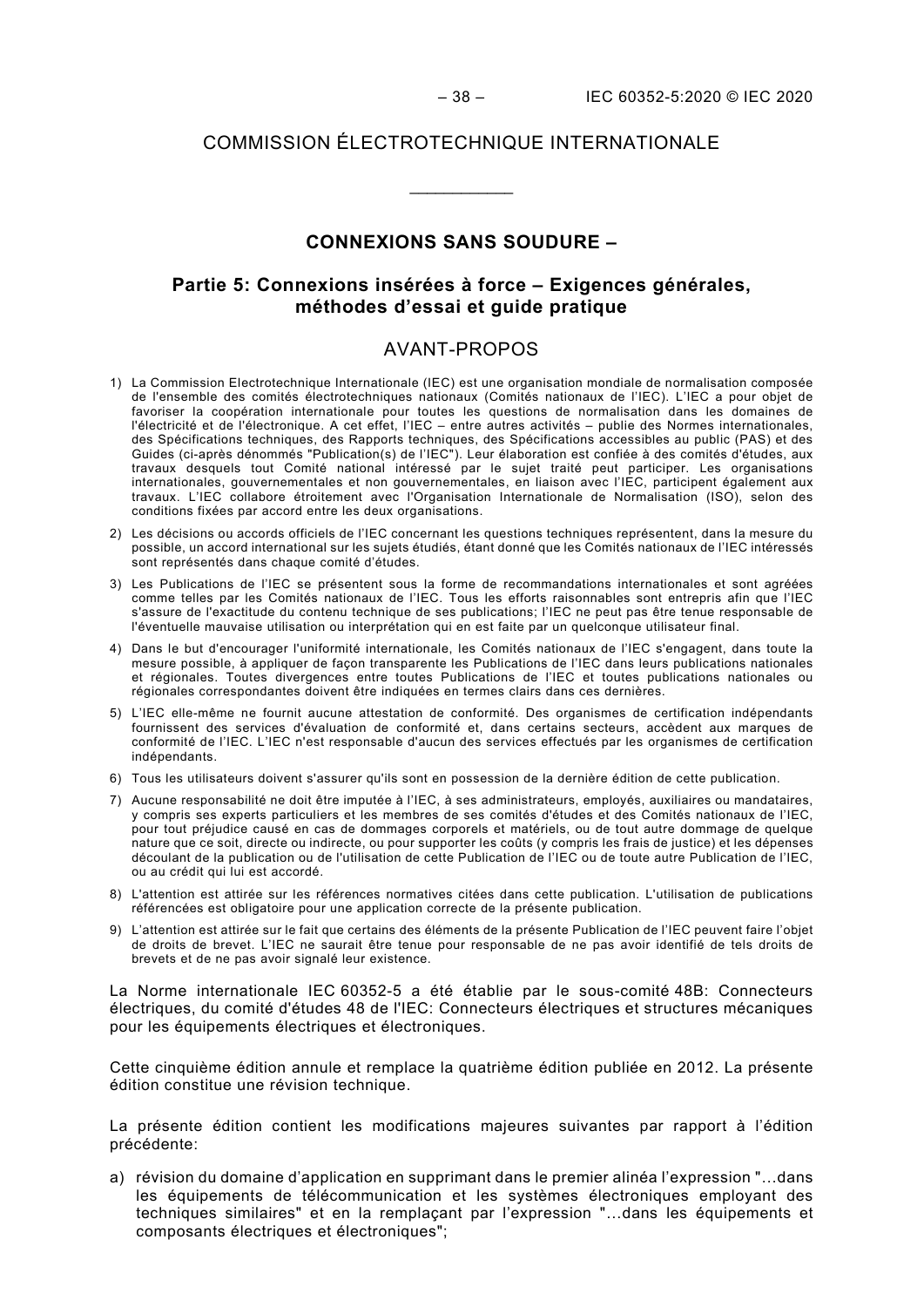- b) ajout des termes "carte", "trou" et "carte métallique", et des définitions associées, pour stipuler que les bornes pour connexion insérée à force sont utilisées sur des cartes non imprimées fabriquées dans différents matériaux;
- c) modifications éditoriales clarifiant la différence entre le programme d'essais de qualification et le programme d'essais d'application;
- d) modification de la limite supérieure d'épaisseur de cuivre du trou métallisé, afin de refléter les tendances réelles du marché et les pratiques de fabrication;
- e) suppression de l'essai de courbure, celui-ci ciblant plus spécifiquement des applications de la technologie d'insertion à force qui ne sont plus très répandues;
- f) ajout de graphiques visant à documenter la force d'insertion et la force d'extraction, car cela constitue une pratique d'essai courante et donne des informations supplémentaires sur les performances mécaniques de la zone de contact;
- g) réduction du nombre de spécimens exigés, car un lot d'échantillons d'essai avait été ignoré dans le schéma d'essais précédent;
- h) nouvelle formulation en 4.5 pour les bornes fissurées ou pliées;
- i) ajout de la Figure 7b pour représenter les points de connexion pour la mesure de la tension et du courant lorsque la borne pour connexion insérée à force ne dépasse pas de la face inférieure de la carte.

La présente version bilingue (2020-11) correspond à la version anglaise monolingue publiée en 2020-07.

La version française de cette norme n'a pas été soumise au vote.

Ce document a été rédigé selon les Directives ISO/IEC, Partie 2.

Une liste de toutes les parties de la série IEC 60352, publiée sous le titre général *Connexions sans soudure*, peut être consultée sur le site web de l'IEC.

Le comité a décidé que le contenu de ce document ne sera pas modifié avant la date de stabilité indiquée sur le site web de l'IEC sous "http://webstore.iec.ch" dans les données relatives au document recherché. A cette date, le document sera

- reconduit,
- supprimé,
- remplacé par une édition révisée, ou
- amendé.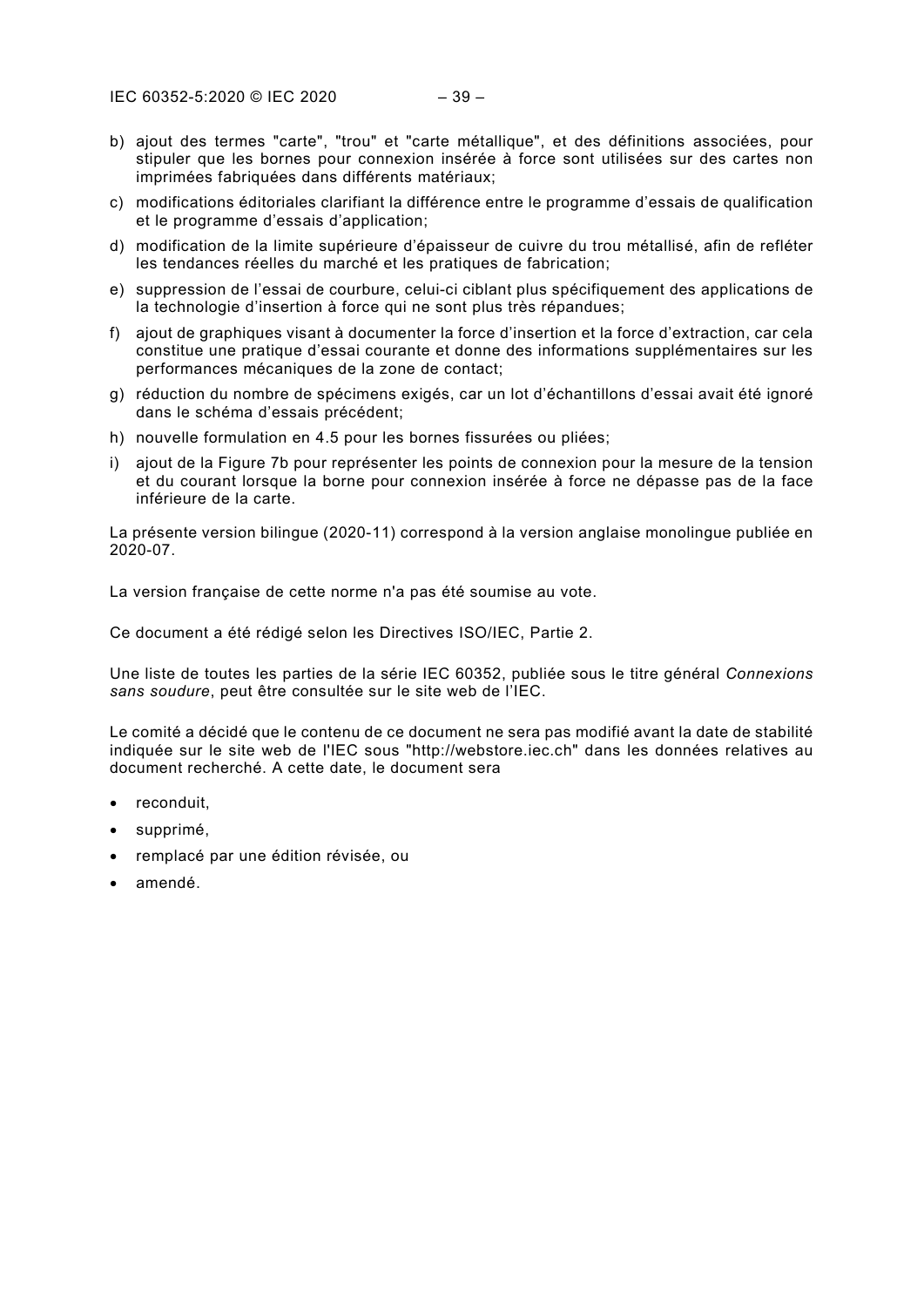## INTRODUCTION

<span id="page-12-0"></span>La présente partie de l'IEC 60352 inclut toutes les exigences et tous les essais (normatifs) appropriés, ainsi que des recommandations pratiques pour les connexions insérées à force données dans l'Annexe A (informative).

Deux programmes d'essais sont proposés.

a) Le programme d'essais de qualification s'applique aux connexions insérées à force prises isolément, afin de démontrer l'adéquation de la zone d'insertion à force.

Ces connexions insérées à force sont soumises à essai selon la spécification fournie par le fabricant de la borne pour connexion insérée à force (voir 4.6), en tenant compte des exigences de l'Article 4.

La qualification est indépendante de l'application de la zone d'insertion à force sur le composant.

b) Le programme d'essais d'application s'applique aux connexions insérées à force faisant partie d'un composant et qui sont déjà qualifiées selon le programme d'essais de qualification.

Les séquences d'essais concernent essentiellement les performances de la connexion insérée à force qui sont affectées par la mise en œuvre dans un composant.

Les exigences et essais s'appliquent à tous les éléments intervenant dans la fabrication d'une connexion insérée à force:

- la borne pour connexion insérée à force, qui peut faire partie d'un composant (par exemple un connecteur multicontact);
- la carte, la carte imprimée ou le MID (moulded interconnect device dispositif d'interconnexion moulé) - (dimensions des trous métallisés) pour laquelle/lequel la borne est appropriée;
- l'outil ou les outils exigés pour établir la connexion insérée à force.

Comme le fabricant de la borne pour connexion insérée à force est tenu de fournir la plus grande partie des informations nécessaires à la qualification, le mot "fabricant" est repris tout au long de la présente norme à des fins de simplification, pour indiquer le fabricant de la borne pour connexion insérée à force. Les fabricants des autres éléments intervenant dans la qualification des connexions insérées à force sont spécifiés, si nécessaire, comme étant le fabricant de la carte ou le fabricant des outils.

Les recommandations pratiques de l'Annexe A (informative) constituent un guide pour les travaux d'exécution exigés en 4.1. L'attention est attirée sur le fait que certains secteurs d'activité (par exemple automobile, aéronautique, aérospatial, nucléaire, militaire) peuvent avoir des normes d'exécution et/ou des exigences de qualité spécifiques, qui ne relèvent pas du domaine d'application de la présente norme.

L'IEC Guide 109 met en évidence le besoin de réduire le plus possible l'incidence d'un produit sur l'environnement naturel tout au long du cycle de vie du produit.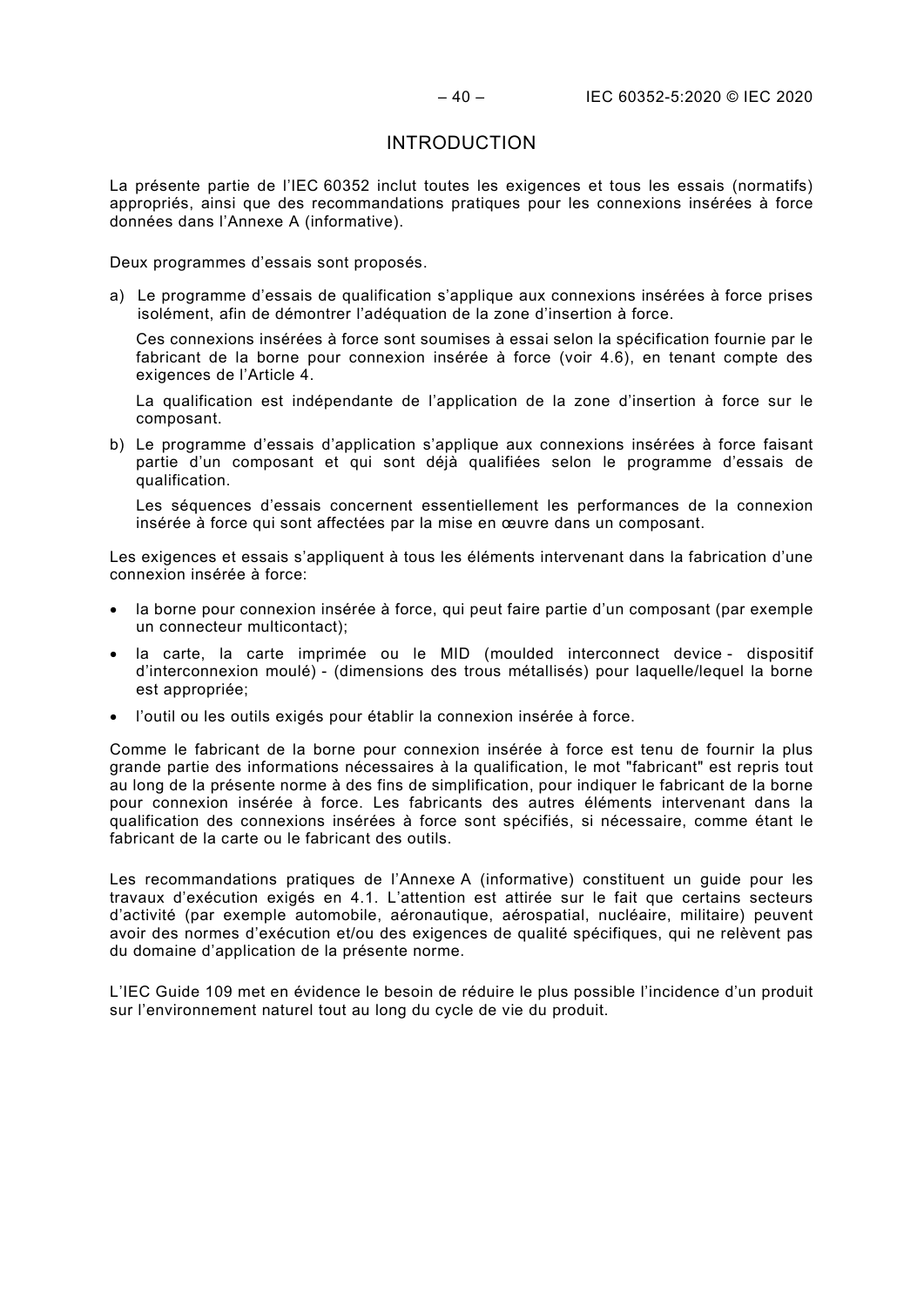## **CONNEXIONS SANS SOUDURE –**

# **Partie 5: Connexions insérées à force – Exigences générale, méthodes d'essai et guide pratique**

## <span id="page-13-0"></span>**1 Domaine d'application**

La présente partie de l'IEC 60352 s'applique aux connexions insérées à force sans soudure utilisées dans les équipements et composants électriques et électroniques.

Une connexion insérée à force comprend une borne ayant une zone d'insertion à force adaptée qui est insérée dans un trou d'une carte.

Des informations sur les matériaux et des résultats en retour d'expérience industrielle sont inclus en plus des procédures d'essai, pour assurer des connexions électriquement stables dans les conditions d'environnement prescrites.

L'objet du présent document est de déterminer la conformité des connexions insérées à force dans des conditions mécaniques, électriques et atmosphériques spécifiées par le fabricant de la borne pour connexion insérée à force, et de fournir un moyen de comparaison des résultats d'essai lorsque les outils utilisés pour réaliser les connexions sont de conception ou de fabrication différentes.

### <span id="page-13-1"></span>**2 Références normatives**

Les documents suivants sont cités dans le texte de sorte qu'ils constituent, pour tout ou partie de leur contenu, des exigences du présent document. Pour les références datées, seule l'édition citée s'applique. Pour les références non datées, la dernière édition du document de référence s'applique (y compris les éventuels amendements).

IEC 60068-1, *Essais d'environnement – Partie 1: Généralités et lignes directrices*

IEC 60512-1, *Connecteurs pour équipements électriques et électroniques – Essais et mesures – Partie 1: Spécification générique*

[IEC 60512-1-1,](https://webstore.iec.ch/publication/2297) *Connecteurs pour équipements électroniques – Essais et mesures – Partie 1-1: Examen général – Essai 1a: Examen visuel*

[IEC 60512-1-2,](https://webstore.iec.ch/publication/2299) *Connecteurs pour équipements électroniques – Essais et mesures – Partie 1-2: Examen général – Essai 1b: Examen de dimension et masse*

[IEC 60512-2-1,](https://webstore.iec.ch/publication/2365) *Connecteurs pour équipements électroniques – Essais et mesures – Partie 2-1: Essais de continuité électrique et de résistance de contact – Essai 2a: Résistance de contact – Méthode du niveau des millivolts*

[IEC 60512-2-5,](https://webstore.iec.ch/publication/2368) *Connecteurs pour équipements électroniques – Essais et mesures – Partie 2-5: Essais de continuité électrique et de résistance de contact – Essai 2e: Perturbation de contact*

[IEC 60512-6-4,](https://webstore.iec.ch/publication/2403) *Connecteurs pour équipements électroniques – Essais et mesures – Partie 6-4: Essais de contraintes dynamiques – Essai 6d: Vibrations (sinusoïdales)*